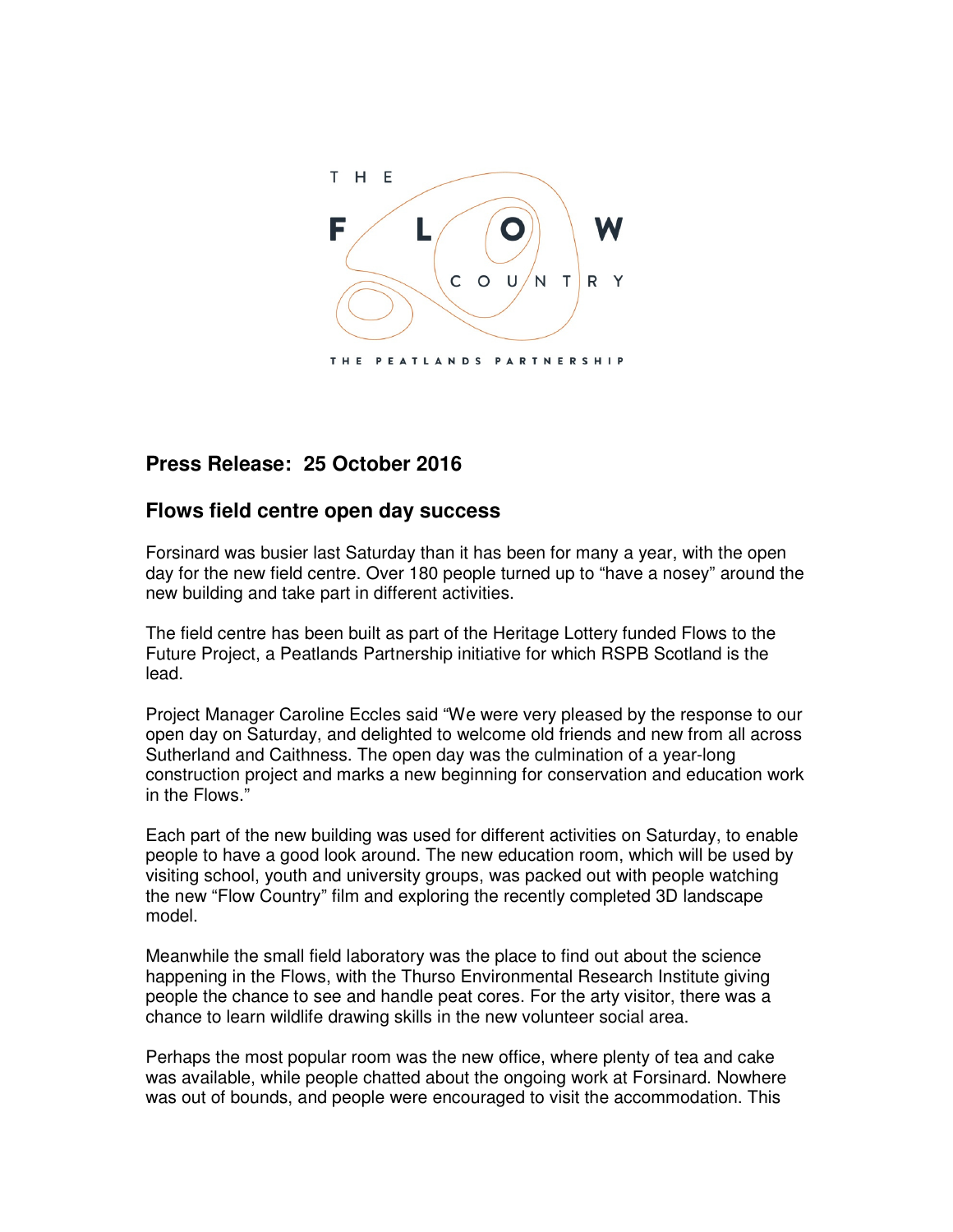includes five bedrooms for long term volunteers, and sixteen beds for short term visitors. These could be volunteers, school and youth groups or visiting scientists, all engaged in finding out more about the Flows.

Outside, many people took advantage of the great weather to go on a guided walk to the Flows Lookout.

Amongst the visitors was Highland Councillor George Farlow. He said: "It's great to see this amazing building coming to fruition. The large west facing windows fill it with light. It's an interesting layout inside too, a bit like the TARDIS - bigger on the inside that it is on the outside! It would be a lovely place to stay if you were working or studying in the Flow Country."

The field centre was designed by Colin Armstrong Associates and built by local firm O Brien Construction from Thurso. The vast majority of the furniture and fittings have been supplied by local firms, predominantly based in Thurso.

The building has been designed on Passivhaus principles, which means that it is very airtight and energy use will be minimised. The heating system is a biomass boiler run on wood chip, which is supplied by a local social enterprise. The field centre has also been designed so as to minimise its impact on the landscape, being on the site of a former house and being set into the hill side.

The building will enable a step change in the opportunities for volunteering in the Flow Country, as well as providing facilities for visiting school, youth and university groups and researchers. It also provides much needed new offices for the RSPB Forsinard staff and Flows to the Future Project staff.



## **NOTES TO EDITORS**

.

The new Flows Field Centre is located at Forsinard on RSPB's Forsinard Flows Nature Reserve, part of which received the accolade of being designated as a National Nature Reserve by Scottish Natural Heritage in September 2016